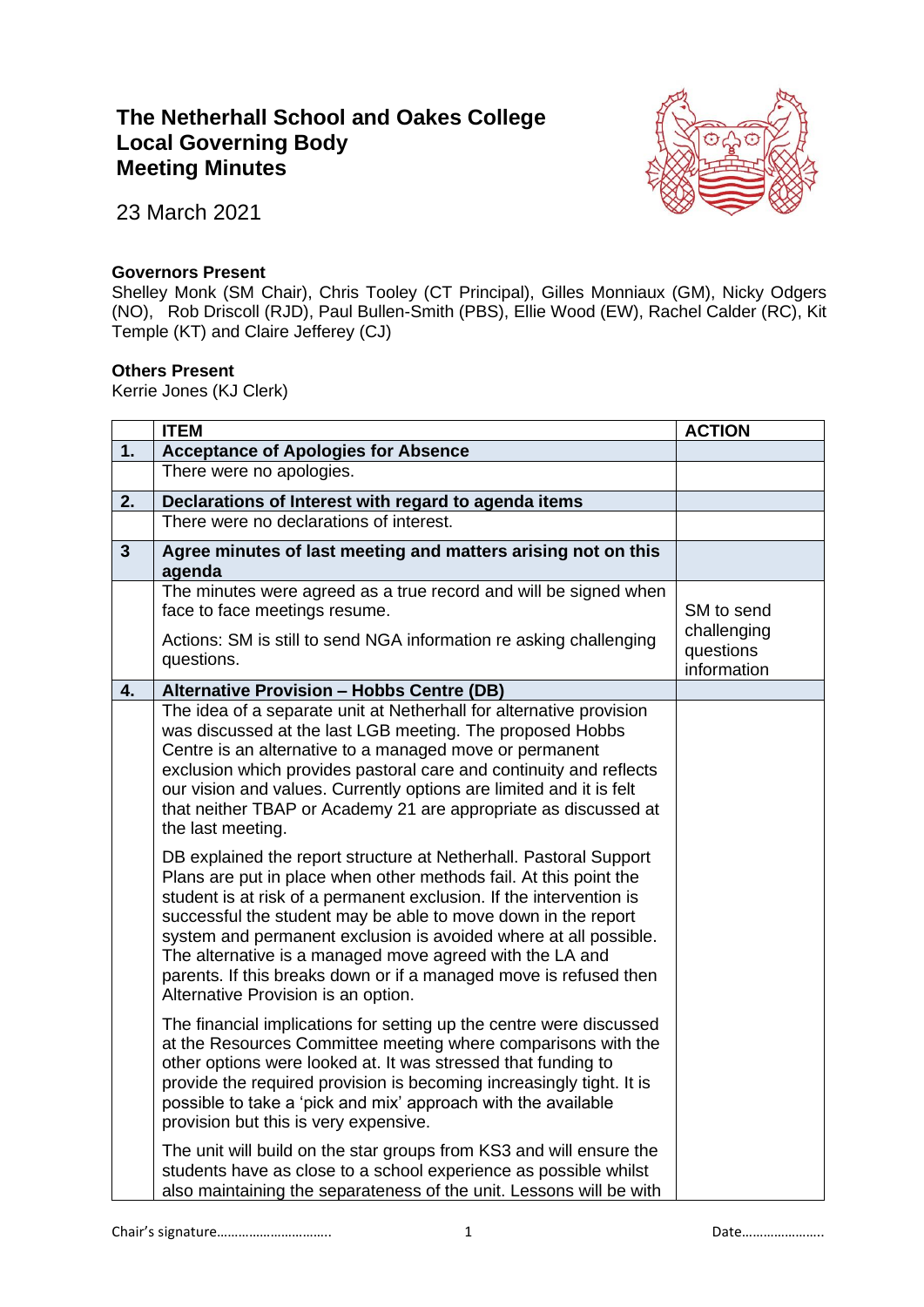|    | experienced teachers and all support and infrastructure will be<br>there. The proposal is now that the unit will run during the normal<br>school day rather than be offset. Attendance will be 4 hr/day<br>teaching plus pastoral care time at beginning and end of day. 15<br>hours is the minimum time required to teach the core subjects.                                                                                                                                                                                                                                                                                                                                                                                                                                                                                                                                                                                                                                                                                                                                                                                                                                                                                                                                                                                                                                                                                                                                                                                                                                                                                                                                           |                                                       |
|----|-----------------------------------------------------------------------------------------------------------------------------------------------------------------------------------------------------------------------------------------------------------------------------------------------------------------------------------------------------------------------------------------------------------------------------------------------------------------------------------------------------------------------------------------------------------------------------------------------------------------------------------------------------------------------------------------------------------------------------------------------------------------------------------------------------------------------------------------------------------------------------------------------------------------------------------------------------------------------------------------------------------------------------------------------------------------------------------------------------------------------------------------------------------------------------------------------------------------------------------------------------------------------------------------------------------------------------------------------------------------------------------------------------------------------------------------------------------------------------------------------------------------------------------------------------------------------------------------------------------------------------------------------------------------------------------------|-------------------------------------------------------|
|    | Governors had a number of questions:<br>Q Could we use attendance officers off shore to reduce the cost?<br>A This would not be viable: we develop personal relationships with<br>the families which is vital, and the tutor is the first point of contact.<br>Q Do the pupils in line initially for this provision have EHCPs?<br>A No they don't as EHCPs are very difficult to obtain and these<br>students would not meet the thresholds. We have 2 students<br>currently who have refused or failed managed moves. One is on<br>Academy 21 and one is starting after Easter. They will stay with<br>this until the Hobbs Centre starts.<br>Q Are we receiving inbound managed moves or are we not taking<br>any now?<br>A It is the fair access cases that Netherhall will not be receiving so<br>many of as we have had a high number in recent years. We may<br>still receive managed move students if we have students going out<br>on a managed move.<br>Q Could we take more fair access and fewer managed moves?<br>A No, these are allocated failry and it is important that all schools<br>have an even share.<br>Q Have the students/families that will be impacted been asked for<br>their views on the Hobbs centre option vs managed moves/A21<br>etc?<br>A Yes, we have talked to pupils potentially going into Hobbs and<br>they feel this is the best option.<br>Q Is there a difference in teacher availability if the school day is<br>offset?<br>A 2-5pm would be on an extra timetable whereas in the school day<br>we build into the usual timetable. By delaying the start to Sept and<br>the start of the new academic year this will be possible. Also note |                                                       |
|    | that teachers are not obliged to teach outside of the school day.<br>Q Would it be possible to provide some detail (perhaps in the next<br>document) about how the challenge of educating a range of ages                                                                                                                                                                                                                                                                                                                                                                                                                                                                                                                                                                                                                                                                                                                                                                                                                                                                                                                                                                                                                                                                                                                                                                                                                                                                                                                                                                                                                                                                               |                                                       |
|    | in this group will be addressed?<br>A The provision is aimed primarily at KS4. KS3 has star groups<br>and study support. However, there may be an opportunity to teach<br>Y10 and Y11 vertically in Hobbs. We can tailor work to meet the<br>individual needs of the students and will also look at alternative                                                                                                                                                                                                                                                                                                                                                                                                                                                                                                                                                                                                                                                                                                                                                                                                                                                                                                                                                                                                                                                                                                                                                                                                                                                                                                                                                                         | Final proposal to                                     |
|    | qualifications for them.<br>Q Is there any way of sharing this with other secondary school in<br>the Trust?                                                                                                                                                                                                                                                                                                                                                                                                                                                                                                                                                                                                                                                                                                                                                                                                                                                                                                                                                                                                                                                                                                                                                                                                                                                                                                                                                                                                                                                                                                                                                                             | be brought to<br>next LGB with<br>further details     |
|    | A Whilst we would like to explore that in the future we must keep<br>the numbers small. CT clarified that we are not currently looking at<br>setting up an independent school for others to buy into. If we can<br>demonstrate the success of this over time the Trust may decide to<br>consider this as an option in the future.                                                                                                                                                                                                                                                                                                                                                                                                                                                                                                                                                                                                                                                                                                                                                                                                                                                                                                                                                                                                                                                                                                                                                                                                                                                                                                                                                       | including<br>curriculum<br>offered and LA<br>feedback |
| 5. | <b>SEND Report</b>                                                                                                                                                                                                                                                                                                                                                                                                                                                                                                                                                                                                                                                                                                                                                                                                                                                                                                                                                                                                                                                                                                                                                                                                                                                                                                                                                                                                                                                                                                                                                                                                                                                                      |                                                       |
|    | The SEND Information Report covers the school's statutory                                                                                                                                                                                                                                                                                                                                                                                                                                                                                                                                                                                                                                                                                                                                                                                                                                                                                                                                                                                                                                                                                                                                                                                                                                                                                                                                                                                                                                                                                                                                                                                                                               |                                                       |
|    | responsibilities and appears on the school website. It is a generic<br>document which describes the types of things we can do.                                                                                                                                                                                                                                                                                                                                                                                                                                                                                                                                                                                                                                                                                                                                                                                                                                                                                                                                                                                                                                                                                                                                                                                                                                                                                                                                                                                                                                                                                                                                                          |                                                       |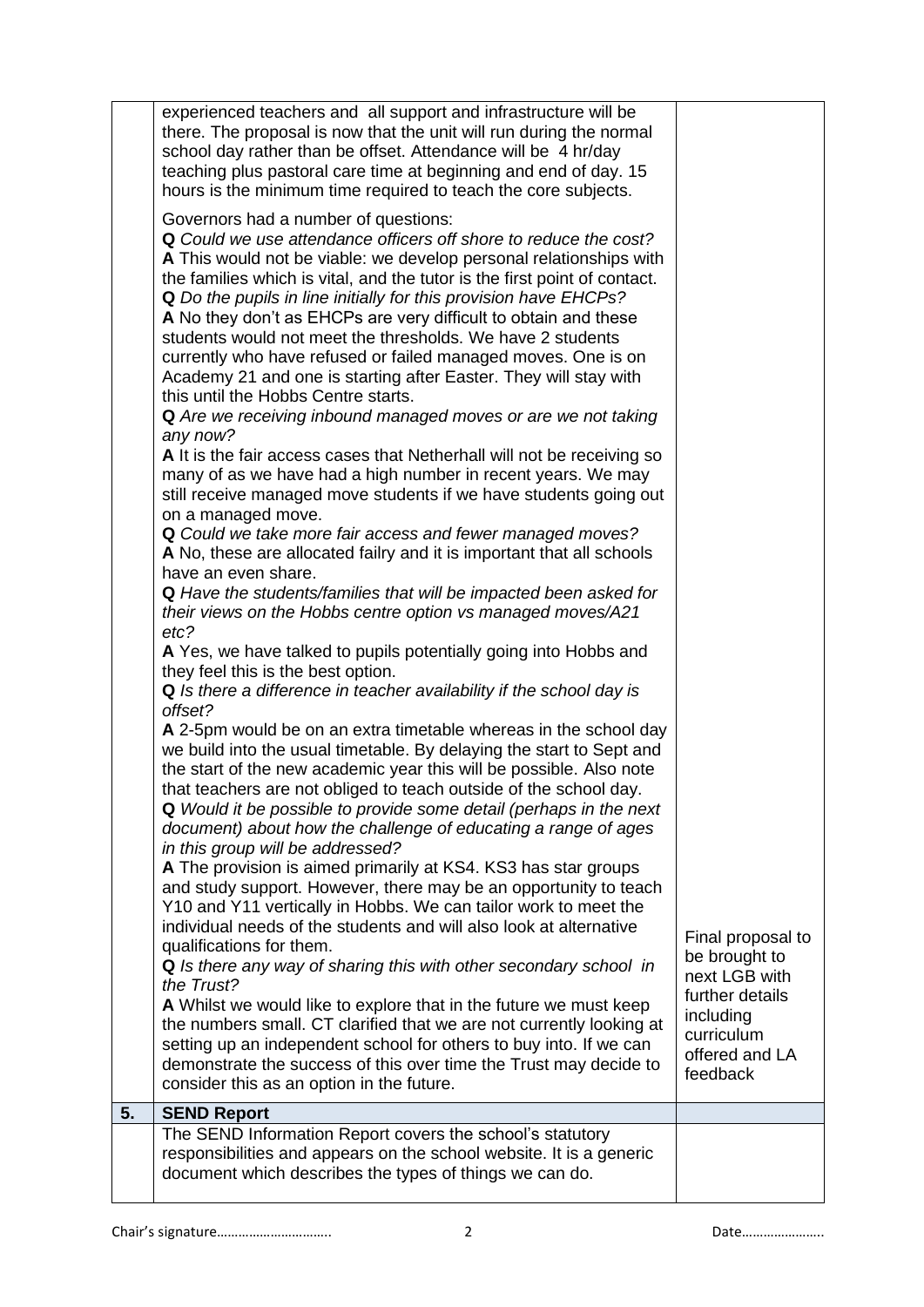|    | forward.                                                                                                                                                                                                                                      | DB explained that the role of Director of Inclusion is likely to be<br>more strategic but the school is allowing time for the new<br>Director/SENCO to start in post and have time to start driving that |                                                 |
|----|-----------------------------------------------------------------------------------------------------------------------------------------------------------------------------------------------------------------------------------------------|----------------------------------------------------------------------------------------------------------------------------------------------------------------------------------------------------------|-------------------------------------------------|
|    | Governors requested further detail to the report, such as use of<br>Sound training.                                                                                                                                                           |                                                                                                                                                                                                          | DB to add<br>additional detail<br>to the report |
|    |                                                                                                                                                                                                                                               | Q Due to the impact of Covid-19 might you expect to see an<br>increase in students with SEMH difficulties and could you cope<br>with an increase?                                                        |                                                 |
|    | A SEMH wouldn't necessarily be included in SEND and maybe<br>under pastoral care. We have finite provision so any increase<br>could present challenges. There is a growing need to respond to<br>mental health issues with limited resources. |                                                                                                                                                                                                          |                                                 |
|    | governors.                                                                                                                                                                                                                                    | SEND data and the SEND visit report had also been shared with                                                                                                                                            |                                                 |
| 6. |                                                                                                                                                                                                                                               | Principal's Report Include staffing and admissions updates)                                                                                                                                              |                                                 |
|    |                                                                                                                                                                                                                                               | The report had been shared with governors.                                                                                                                                                               |                                                 |
|    |                                                                                                                                                                                                                                               | Highlighted items:                                                                                                                                                                                       |                                                 |
|    |                                                                                                                                                                                                                                               | <b>Roll</b> - Slight reduction due to Covid-19 and some parents                                                                                                                                          |                                                 |
|    |                                                                                                                                                                                                                                               | choosing to home educate. Sept 2021 164 accepted for Y7<br>and optimistic we will be full. Expect to be contacted by LA                                                                                  |                                                 |
|    |                                                                                                                                                                                                                                               | to go over PAN. This has been without the benefit of face                                                                                                                                                |                                                 |
|    |                                                                                                                                                                                                                                               | to face open days. Thanked all the staff involved.                                                                                                                                                       |                                                 |
|    | $\bullet$                                                                                                                                                                                                                                     | <b>Exclusion data</b> – difficult to compare with previous years                                                                                                                                         |                                                 |
|    |                                                                                                                                                                                                                                               | because of lockdown. Reason categories have changed                                                                                                                                                      |                                                 |
|    |                                                                                                                                                                                                                                               | recently so difficult to compare.                                                                                                                                                                        |                                                 |
|    |                                                                                                                                                                                                                                               | Q Were there exclusions during remote learning?<br>A There were a few incidents.                                                                                                                         |                                                 |
|    | $\bullet$                                                                                                                                                                                                                                     | Attendance – Covid-19 absences don't count. We are                                                                                                                                                       |                                                 |
|    |                                                                                                                                                                                                                                               | above national average for attendance.                                                                                                                                                                   |                                                 |
|    |                                                                                                                                                                                                                                               | Q Are there any particular reasons for PP absences?                                                                                                                                                      |                                                 |
|    |                                                                                                                                                                                                                                               | A Since there are a small number of PP pupils a few can                                                                                                                                                  |                                                 |
|    |                                                                                                                                                                                                                                               | change the data significantly. Each student is different and<br>there are particular reasons that can be identified.                                                                                     |                                                 |
|    | $\bullet$                                                                                                                                                                                                                                     | <b>Covid response</b> – testing has been well organised.                                                                                                                                                 |                                                 |
|    |                                                                                                                                                                                                                                               | Q How many students were tested?                                                                                                                                                                         |                                                 |
|    |                                                                                                                                                                                                                                               | A 1020 out of 1080. Some didn't want to be tested. Some                                                                                                                                                  |                                                 |
|    |                                                                                                                                                                                                                                               | failed to complete the form.                                                                                                                                                                             |                                                 |
|    | $\bullet$                                                                                                                                                                                                                                     | <b>Student wellbeing</b> – there has been a spike in behaviour<br>issues across the Trust. For a minority of pupils, returning                                                                           |                                                 |
|    |                                                                                                                                                                                                                                               | to the school environment has been difficult. This may be to                                                                                                                                             |                                                 |
|    |                                                                                                                                                                                                                                               | do with anxiety, lack of routine and boundaries. Three                                                                                                                                                   |                                                 |
|    |                                                                                                                                                                                                                                               | permanent exclusion letters have been issued which is                                                                                                                                                    |                                                 |
|    |                                                                                                                                                                                                                                               | unprecedented. However, all have accepted managed<br>moves.                                                                                                                                              |                                                 |
|    |                                                                                                                                                                                                                                               | Q Are you able to raise concerns with parents?                                                                                                                                                           |                                                 |
|    |                                                                                                                                                                                                                                               | A Where we had existing concerns we contacted families                                                                                                                                                   |                                                 |
|    |                                                                                                                                                                                                                                               | before the start of term.                                                                                                                                                                                |                                                 |
|    | ٠                                                                                                                                                                                                                                             | Staff wellbeing - all the issues described impact staff                                                                                                                                                  |                                                 |
|    |                                                                                                                                                                                                                                               | wellbeing and this is reflected in questionnaires. The Oakes<br>has a high level of mental health issues and there are                                                                                   |                                                 |
|    |                                                                                                                                                                                                                                               | concerns for the staff who support those students.                                                                                                                                                       |                                                 |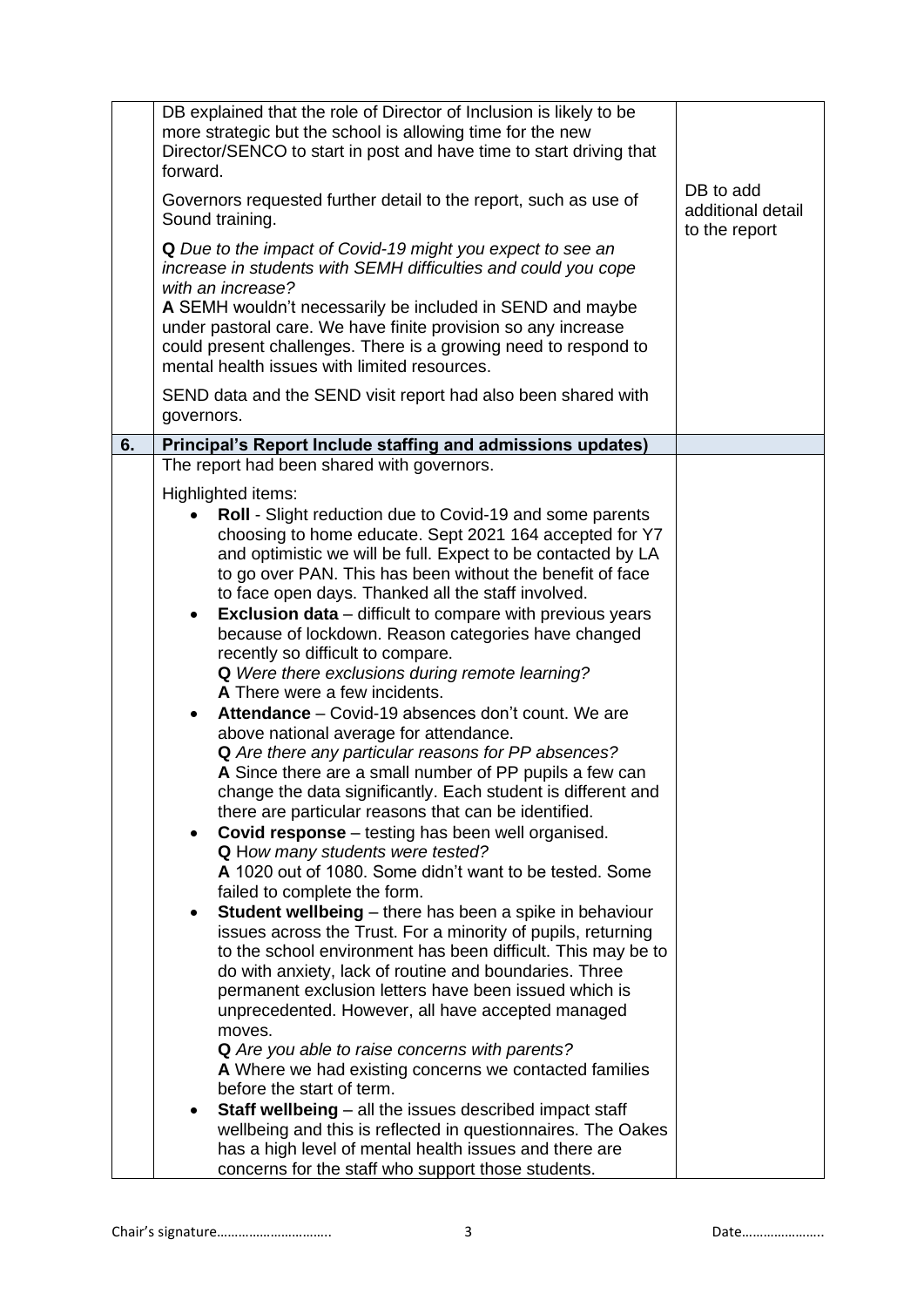| 7.  | Q Have staff had training in supporting the very serious<br>issues?<br>A Yes they receive training and signposting for external<br>sources of help and advice.<br>Q Is there supervision for people such as Helen?<br>A She has the support of Steve Lewis, Karim Marsaoui, the<br>school safeguarding team and the Trust safeguarding<br>team. Staff wellbeing sessions allow staff to discuss issues.<br>Q Do you have mental health first aiders?<br>A There are some staff trained but it is very expensive.<br><b>Staffing</b> - the new SENCO was appointed this week.<br>Covid 19 risk assessment (updates)<br>The latest update had been shared. There have only been small<br>changes. Governors noted that the risk assessment is very |                                                                        |
|-----|--------------------------------------------------------------------------------------------------------------------------------------------------------------------------------------------------------------------------------------------------------------------------------------------------------------------------------------------------------------------------------------------------------------------------------------------------------------------------------------------------------------------------------------------------------------------------------------------------------------------------------------------------------------------------------------------------------------------------------------------------|------------------------------------------------------------------------|
|     | thorough. They suggested ensuring that actions are updated in the<br>final 'done' column where possible.                                                                                                                                                                                                                                                                                                                                                                                                                                                                                                                                                                                                                                         |                                                                        |
| 8.  | <b>Committee Reports:</b>                                                                                                                                                                                                                                                                                                                                                                                                                                                                                                                                                                                                                                                                                                                        |                                                                        |
|     | <b>Resources</b><br>$\bullet$<br><b>Teaching, Learning &amp; Behaviour</b><br>The minutes from the committee meetings had been shared with<br>governors.                                                                                                                                                                                                                                                                                                                                                                                                                                                                                                                                                                                         |                                                                        |
| 9.  | <b>Trust Updates:</b>                                                                                                                                                                                                                                                                                                                                                                                                                                                                                                                                                                                                                                                                                                                            |                                                                        |
|     | <b>AGF</b> meeting<br>The Future of Local Governance<br>The minutes of the last Academy Governance Forum meeting and<br>the CEO's paper on 'The Future of Local Governance' had been<br>circulated.                                                                                                                                                                                                                                                                                                                                                                                                                                                                                                                                              | Any comments<br>on the paper to<br>be sent to KJ                       |
| 10. | <b>Governance</b>                                                                                                                                                                                                                                                                                                                                                                                                                                                                                                                                                                                                                                                                                                                                |                                                                        |
|     | <b>Revised TLB Committee ToR (policy additions)</b><br>The Terms of Reference for the Teaching, Learning and<br>Behaviour Committee had had two policies added to their remit.<br>The section 3.4 on equality targets needs to be removed. The<br>ToR were approved subject to this amendment and any further<br>comments to be received by 29 March.                                                                                                                                                                                                                                                                                                                                                                                            | Any further<br>comments to be<br>sent to KJ by<br>29/3/21              |
|     | <b>Link reports</b><br>The SEND visit is reported under item 5. The Pupil Premium visit<br>was reported to the Teaching, Learning and Behaviour<br>Committee and the last H&S visit to the Resources Committee.                                                                                                                                                                                                                                                                                                                                                                                                                                                                                                                                  |                                                                        |
| 11. | <b>Policies</b>                                                                                                                                                                                                                                                                                                                                                                                                                                                                                                                                                                                                                                                                                                                                  |                                                                        |
|     | <b>Curriculum Statement</b><br><b>Supporting Students with Medical Needs (appendices)</b><br>Governors were asked to provide any feedback on the policies by<br>29 March.                                                                                                                                                                                                                                                                                                                                                                                                                                                                                                                                                                        | KJ to send any<br>feedback to staff.<br>Bring back<br>to<br>LGB 10 May |
| 12. | <b>AOB</b>                                                                                                                                                                                                                                                                                                                                                                                                                                                                                                                                                                                                                                                                                                                                       |                                                                        |
|     | Combined LGB/SLT strategy 2025 meeting planned for 28 April or<br>5 May at 6-8pm.                                                                                                                                                                                                                                                                                                                                                                                                                                                                                                                                                                                                                                                                | CJ to confirm<br>best date                                             |
| 13. | Date time and venue of next meeting                                                                                                                                                                                                                                                                                                                                                                                                                                                                                                                                                                                                                                                                                                              |                                                                        |
|     | 10 May 2021 at 6pm<br>The meeting ended at 8pm.                                                                                                                                                                                                                                                                                                                                                                                                                                                                                                                                                                                                                                                                                                  |                                                                        |
|     |                                                                                                                                                                                                                                                                                                                                                                                                                                                                                                                                                                                                                                                                                                                                                  |                                                                        |